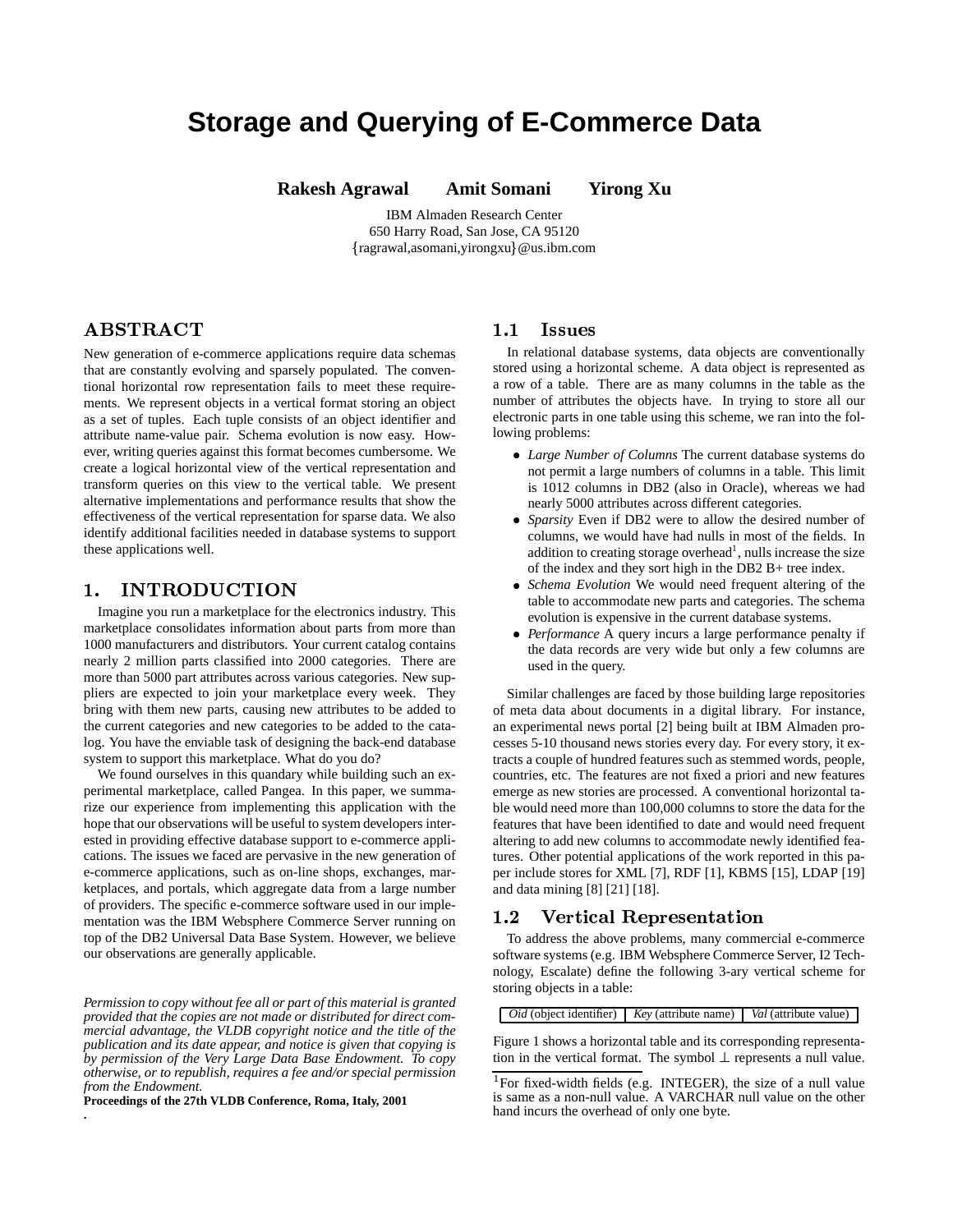|  |              |              |                                  | vertical $(V)$ |     |              |
|--|--------------|--------------|----------------------------------|----------------|-----|--------------|
|  |              |              |                                  |                | Key | Val          |
|  |              |              |                                  |                | Al  | a            |
|  |              |              |                                  |                | A2  | h            |
|  |              |              |                                  |                | A2  | $\mathbf{c}$ |
|  |              |              |                                  | $\overline{c}$ | A3  |              |
|  |              |              |                                  | 3              | A3  | a            |
|  |              |              |                                  |                |     | h            |
|  |              |              |                                  |                | A3  |              |
|  | Al<br>a<br>h | А2<br>h<br>C | Horizontal $(H)$<br>A3<br>d<br>a |                | 0id | A1           |

 $\lambda$  vertical (

**Figure 1: Horizontal and Vertical Table Representations**

The vertical table contains tuples for only those attributes that are present in an object. Different attributes of an object are tied together using the same *Oid*. Schema evolution is now easy; simply add new tuples corresponding to new attributes.

However, once the data is stored in the vertical format, new problems arise. Writing SQL queries against this scheme becomes very cumbersome and error-prone. More importantly, the current application development tools designed for horizontal format for storing objects no longer work.

What is needed is a logical horizontal view on top of the vertical representation of the data and query rewrite algorithms to convert relational algebra operators from the horizontal view to the vertical representation. This approach is conceptually identical to the view mechanism used in the database systems. Note, however, that the values in the *Key* field in the vertical format become column names in the horizontal view. Such higher-order views are notsupported in the current database systems. We also need well-tuned processing strategies to get good query performance.

This paper describes the enablement layer we built on top of DB2 to realize the above functionality. The algebra and query transformations we developed and the lessons we learned from the extensive performance experiments should be of interest to database practitioners interested in providing support to e-commerce and similar applications. In building this enablement layer, we consciously did not change the database engine code to make our solution portable and time-expedient. However, we did identify some capabilities we wish the database system had provided. These new capabilities should be of interest to the database engine architects and implementors.

There is rich heterogeneous database research literature on transformations between schematically disparate schemas and types of schematic differences. In [10], Krishnamurthy et al. eloquently elucidated how data values in one data source may be modeled as schema (attribute or relation) labels in another. Several languages have been proposed for querying over schema labels, including [13] [17]. There is also work on defining higher-order views for integrating heterogeneous data sources [10] [12] [14].

Closest to this paper is the interesting work presented in [11] on the implementation of SchemaSQL. We share with them the goal of a "non-intrusive" implementation (i.e. without requiring changes in the database engine code). The extended-algebra we use in our query transformations includes v2h and h2v operations that can be viewed as the specializations of *unfold* and *fold* respectively in [11]. As we will see later in the paper, we have been able to realize substantial performance gains from this specialization.

### >= -/#(5'&?3@-A()\*#B 01&)2 34(5-6()\*#783

The work on decomposition storage model [5] [9] split a horizontal table into as many 2-ary tables as the number of columns. A common surrogate tied different fields of a tuple across tables.

There are now as many tables as the number of attributes. This storage model has been implemented in the Monet System which also developed an algebra to hide the decomposition [4]. An early work [16], done in the context of data base machines, also explored the option of storing table data on a per attribute basis. This representation has also been used in the IBM's Enterprise Directory LDAP product [19].

Another alternative would be to create one separate table for each category. Yet another alternative would be to create one table for common attributes and per category separate tables for noncommon attributes. See [7] for some other alternatives and a performance study done in the context of storing XML data. Messaging systems such as Lotus Notes and Microsoft Exchange have also developed specialized structures to support sparse rows containing optional columns. However, there is no support for SQL querying in these messaging systems.

We will focus on the 3-ary representation of data as outlined in Section 1.2 (henceforth referred to as vertical representation). This representation offers an interesting design point between the conventional n-ary horizontal representation (henceforth referred to as horizontal representation) and the 2-ary binary representation (henceforth referred to as binary representation). Like the horizontal representation, the vertical representation requires only one table to store data, whereas the binary representation splits the table into as many tables as the number of attributes. While there are applications (e.g. SAP) that store data across a large number of tables, having thousands of tables instead of one makes the system harder to manage and operate. Schema evolution is trivial with the vertical representation, whereas an addition (deletion) of a new attribute requires "altering" the table in the horizontal representation and an addition (deletion) of a table in the binary representation. On the negative side, the vertical representation loses data typing since all values are stored as VARCHARs in the *Val* field, although it is easy to design extensions to support data typing if desired<sup>2</sup>.

The horizontal representation is well studied in the database literature and there has been excellent work in understanding the tradeoffs of the binary representation [4] [5] [9]. Because of its manageability and flexibility, the the vertical representation is increasingly finding its way in many commercial systems. It behooves the database community to investigate and study how best to support the vertical representation to bring the new emerging applications to its fold. The work we present is a step in this direction that compliments earlier work.

# 1.4 Organization of the Paper

The rest of the paper is organized as follows. In Section 2, we discuss rewriting of the queries from the horizontal format to vertical format. We discuss the implementation strategies in Section 3 and give performance results in Section 4. We conclude with a summary and some pointers for the database system practitioners in Section 5. We also refer the reader to the extended version of this paper [3] that contains additional explanations and performance results.

ATTRIBUTES (KEY  $CHAR(K)$  PRIMARY KEY, DATATYPE  $CHAR(N)$ ; V\_INT(OID INTEGER, KEY CHAR $(K)$ , VAL INTEGER); V\_FLOAT(OID INTEGER, KEY CHAR $(K)$ , VAL FLOAT); V VARCHAR(OID INTEGER, KEY CHAR $(K)$ , VAL  $VARCHAR(X)$ ;

 ${}^{2}$ Create a separate vertical table for every data type. A catalog table maintains data type information for each attribute. Thus we might have a scheme as shown below: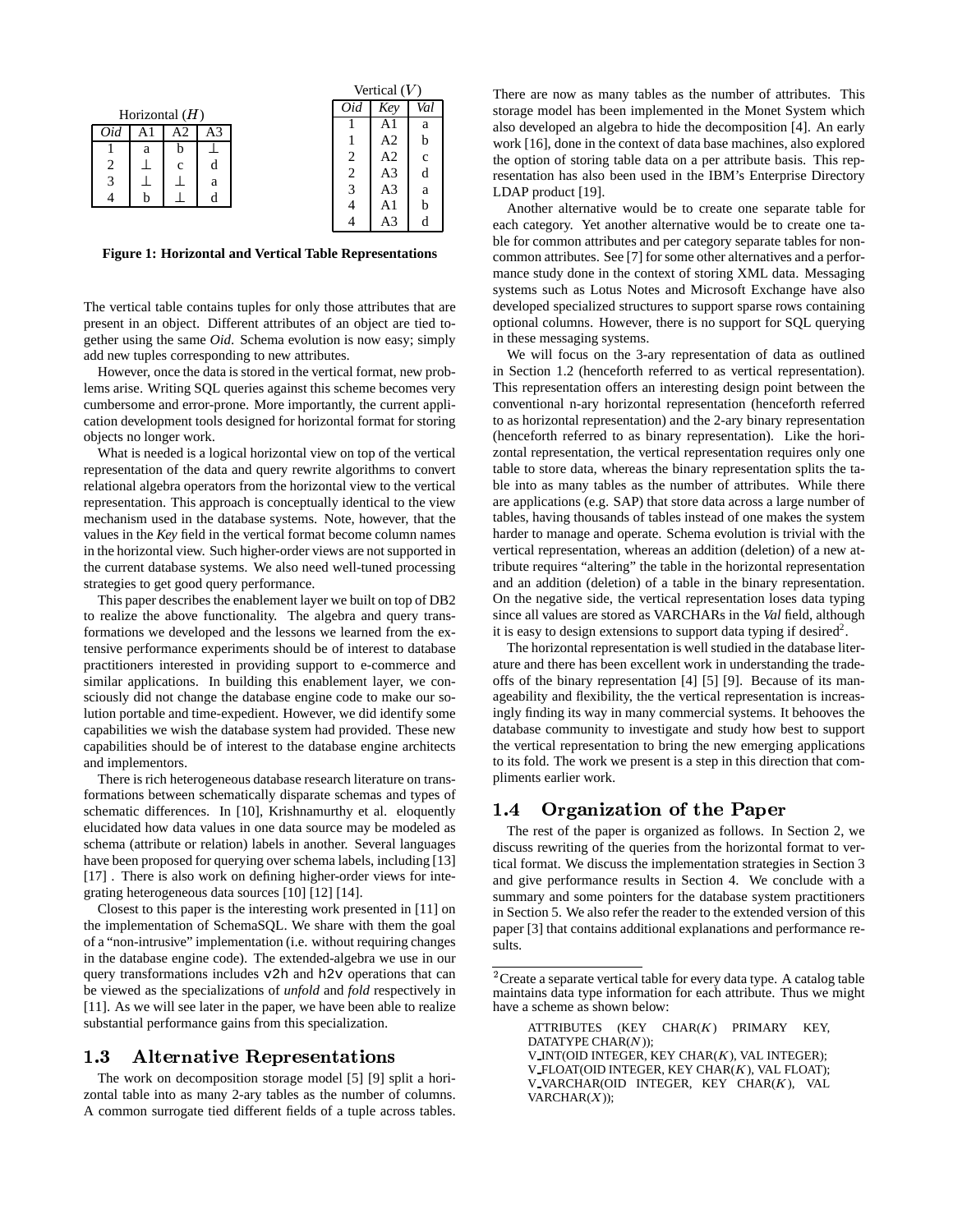# "8 -TU VW-X

Our overall approach is to define a horizontal view  $H$  over a vertical table  $V$ . The user poses regular SQL queries over this view, which are translated into queries that run against the underlying vertical table. We will describe these transformations in terms of an extended algebra in this section. In Section 3, we discuss their implementation in a SQL system.

# "8, -/,E Y&F-

We start with the well-understood algebraic operations [6]: select( $\sigma$ ), project( $\pi$ ), join( $\bowtie$ ), outer join( $\blacktriangleright$  $\blacktriangleright$ ), left outer join( $\blacktriangleright$  $\bowtie$ ), right outer join( $\ltimes\subset$ ), cross product( $\times$ ), difference(-), intersection( $\cap$ ), union( $\cup$ ), and aggregation( $\mathcal F$ ). We add two operations to this algebra:  $v2h(\Omega)$  and  $h2v(\mathcal{C})$ . We define the semantics of these operations after briefly introducing a few notations.

#### *Notation*

Assume that the vertical table  $V$  has the scheme  $(Did, Key, Val)$ with a non-nullable column  $\dot{O}id$  and that  $A1, \ldots, An$  are the key values in  $V$ . The equivalent horizontal table  $H$  has the scheme  $r(\text{Oid}, A1, \ldots, An)$  with the column  $\text{Oid}$  being non-nullable. We use  $Ak+m$  to represent the  $(k+m)^{th}$  attribute. The symbol  $\perp$  represents a null value.

We will use  $\Theta_{i=1}^k \Psi_i$  as a short hand for  $\Psi_1 \Theta \Psi_2 \cdots \Theta \Psi_k$ . For a join operation (including its outer species), unless otherwise stated, assume the join predicate to be the equality of  $Oid$ . An explicit join predicate  $\Psi$  will be specified as  $\bowtie$ .

Sometimes we will use \$0, \$1, etc. to refer to the columns of a result table.

For visual clarity, we will sometimes add square brackets in an expression as shown below.

$$
[\Psi_0] \ \Theta \ [\Theta_{i=1}^k \Psi_i]
$$

These square brackets do not affect the order of evaluation in any way; they are there only to enhance readability.

#### $v2hOperation$

Intuitively, the  $v2h(\Omega)$  operation takes as input a vertical table and a list of attribute names and returns a horizontal table with those attribute names as the column labels.

 $\Omega^k(V)$  creates a horizontal table of arity  $k+1$  whose first column is *Oid* and the first  $k$  key values form the rest of the  $k$  columns<sup>3</sup>. The content of the table is defined by:

$$
\Omega^{k}(V) = [\pi_{0id}(V)] \mathbb{D} \mathbb{A}
$$
  

$$
[\mathbb{D} \mathbb{A}_{i=1}^{k} \pi_{0id, Val}(\sigma_{Key='Ai'}(V))]
$$
 (1)

Because of the first term on the right hand side and the use of left outer join, Eq. 1 can yield tuples with nulls in all of the non-*Oid* columns. For example,  $\Omega^2$  applied to the vertical table V from Figure 1 results in the table shown in Figure 2. For  $Oid = 3$ , V does not contain tuples corresponding to key values  $A1$  and  $A2$ . However, the result table contains a tuple with this  $Oid$  and null values for attributes  $A1$  and  $A2$ .

This semantics is consistent with the null handling in SQL. For instance, a projection of the horizontal table in Figure 1 on attributes  $A1$  and  $A2$  will indeed preserve the tuple corresponding to  $Oid = 3$  in SQL.



**Figure 2: Results of** v2h **and** h2v **Operations**

But for null handling, which was not discussed, the v2h operation is equivalent to Unfold by  $Key$  on  $Val(V)$  in SchemaSQL [11]. This operation is also similar to the *Gather* operation in [18].

### h2v $Operation$

The h2 $v(0)$  operation is the inverse of the v2h operation. Intuitively, it takes as input a horizontal table and converts it into a vertical table where each column label in the horizontal table is converted to a key value in the vertical table.

Assume a horizontal table H having the scheme  $(Did, A1, \ldots, An)$ with the column *Oid* being non-nullable.  $\mathfrak{V}^k(H)$  creates a vertical table with the scheme  $(Did, Key, Val)$ . The content of V is defined by:

$$
U^{k}(H) = [\cup_{i=1}^{k} \pi_{0id,i} A_{i',i} (\sigma_{Ai} \neq \cdots \perp (H))] \cup
$$
  

$$
[\cup_{i=1}^{k} \pi_{0id,i} A_{i',i} (\sigma_{\wedge_{i=1}^{k} A_{i}} \neq \cdots \perp (H))] \quad (2)
$$

For each tuple  $h$  in  $H$ , the first term in Eq. 2 creates the tuples  $\{ < \textit{Odd}, 'Ai', h.Ai > | i = 1, ..., k \land h.Ai \neq \bot\}.$  The second term handles the special case of a horizontal tuple that has null values in all of the non-*Oid* columns. Figure 2 shows the result of applying  $\mathfrak{V}^2$  to the horizontal table H from Figure 1.

Again, but for null handling, this operation is equivalent to Fold by *Val* on  $Key(V)$  in SchemaSQL [11]. This operation is also similar to the *Scatter* operation in [18].

# 2.2 Rewritings

We describe now the rewritings of the standard algebraic operations on the horizontal view over a vertical table. We give two forms of rewritings: one with and the other without using the v2h operation. The former can be used on a SQL-92 system whereas the latter can exploit the implementation of v2h operation using the object-relational extensions. See [3] for illustrative examples of these rewritings.

#### $\emph{Projection}$

Let the projection be on attributes  $A1, \ldots, Ak$ . We have, from the definition of the v2h operation:

$$
\pi_{A1,\ldots,Ak}(H) = \Omega^k(V) \tag{3}
$$

$$
= [\pi_{\mathit{Oid}}(V)] \mathbb{D} \mathcal{A} [\mathbf{D} \mathcal{A}_{i=1}^k \pi_{\mathit{Oid},\mathit{Val}}(\sigma_{\mathit{Key}=\mathit{`Ai}'}(V))]
$$
(4)

#### $Selection$

We discuss the usual case of a selection followed by projection. Let the selection predicate be  $\wedge_{i=1}^k (Ai \theta 'ai')$  and the projection be on

<sup>&</sup>lt;sup>3</sup>Since the columns in a relation are supposed to be orderless, strictly speaking  $\Omega$  should take column names as parameters. We have chosen this notational simplification for ease of exposition.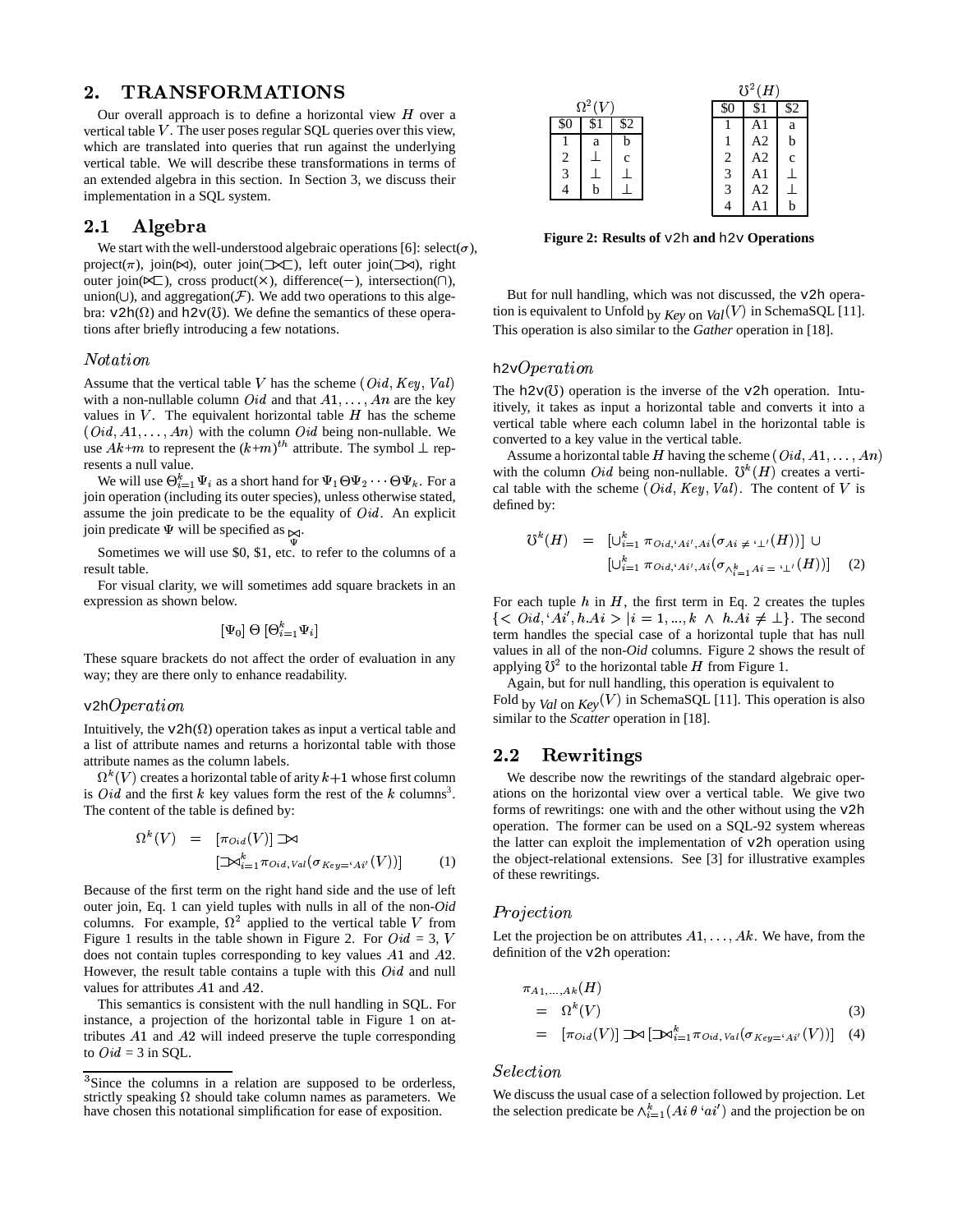the first  $k + m$  attributes,  $m \geq 0$ .

$$
\pi_{A1,...,Ak+m}(\sigma_{\Lambda_{i=1}^k A i \theta \cdot a i'}(H))
$$
\n
$$
= \pi_{A1,...,Ak+m}(\sigma_{\Lambda_{i=1}^k A i \theta \cdot a i'}(\Omega^{k+m}(V)))
$$
\n
$$
= \pi_{1,...,sk+m}(
$$
\n
$$
[\cap_{i=1}^k \pi_{Oid}(\sigma_{Key='Ai'\Lambda Val \theta \cdot a i'}(V))]
$$
\n
$$
\rightarrow \left[\sum_{i=1}^{k+m} \pi_{Oid,Val}(\sigma_{Key='Ai'}(V))]\right]
$$
\n
$$
(6)
$$

A disjunctive selection

$$
\pi_{A1,\, \ldots , Ak+m}(\sigma_{\vee_{i=1}^{k} A i \; \theta^{+} a i'}(H))
$$

can be transformed by replacing the intersection  $\bigcap_{i=1}^k$  in Eq. 6 with the union  $\bigcup_{i=1}^k$ .

## $Join$

Take a horizontal table H having the scheme  $(Did, A1, \ldots, An)$ which is really a logical view over a vertical table  $V$ . Its join with a true horizontal table  $RH$  having the scheme  $(R1, \ldots, Rr)$  is given by:

$$
\pi_{A1,\ldots,Ak,Rk+1,\ldots,Rk+m}(H \underset{\wedge_{i=1}^{k} A_{i} \theta \ R i}{\bowtie} RH)
$$
\n
$$
= \pi_{A1,\ldots,Ak,Rk+1,\ldots,Rk+m}(\Omega^{k}(V) \underset{\wedge_{i=1}^{k} A_{i} \theta \ R i}{\bowtie} RH) \quad (7)
$$
\n
$$
= \pi_{\$1,\ldots,\$k,Rk+1,\ldots,Rk+m}(
$$
\n
$$
[\bowtie_{i=1}^{k} \pi_{0i d,Val}(\sigma_{Kev} = A_{i'}(V))] \bowtie [RH]) (8)
$$

$$
[\mathbb{M}_{i=1}^n \pi_{\text{oid},\text{Val}}(\sigma_{\text{Key}=\text{`Ai}'}(V))] \underset{\wedge_{i=1}^k \$i=Ri}{\bowtie} [RH])(\text{`}
$$

Aggregation

We use the following notation from [6] to specify aggregation:

Grouping attributes 
$$
\mathcal F
$$
 Function list (Table name)

Function list consists of (*function*, *attribute*) pairs, where *function* can be one of the allowed aggregate functions such as SUM, COUNT, AVG, MAX, and MIN. The transformations are:

$$
A_{1,...,A k} \mathcal{F}_{F A k+1} (H)
$$
  
=  $A_{1,...,A k} \mathcal{F}_{F A k+1} (\Omega^{k}(V))$  (9)  
=  $\mathfrak{sl}_{1,..., \mathfrak{sl}} \mathcal{F}_{F \mathfrak{sl}_+ 1}$   

$$
([\pi_{0id}(V)] \mathbb{L} \bowtie [\mathbb{L} \mathfrak{sl}_{i-1}^{k} \pi_{0id, Val}(\sigma_{Kev} = A_{i'}(V))])(10)
$$

For aggregate functions, SUM, MIN, and MAX, which are unaffected by null values in the column being aggregated, Eq. 10 can be simplified to:

$$
A_{1,...,Ak} \mathcal{F}_{F Ak+1} (H) =
$$
  
 
$$
s_{1,...,8k} \mathcal{F}_{F 8k+1} (\mathbb{D} \mathbb{C}_{i=1}^{k} \pi_{0id,Val} (\sigma_{Key='Ai'}(V)))
$$
 (11)

### $SetOperations$

The set operations cross product( $\times$ ), union( $\cup$ ), intersection( $\cap$ ), and difference( $-$ ) can be transformed by first applying the v2h operation on the vertical table(s) and then carrying out the desired operation. <sup>ì</sup>

#### $ndates$

Updates are easy. Insertion requires decomposing a data object into a set of attribute name and value pairs and inserting them into <sup>&</sup>lt; with a common *Oid*. A predicate-based deletion requires determining the *Oid* set of objects satisfying the predicate and deleting the corresponding tuples from  $V$ . An update results in a change of the value field in some tuples in  $V$ . It can also cause some insertions and deletions.

### Output

There may be need for transforming the result of an operation involving a vertical table back into the vertical format (e.g. forstoring the result). This can be accomplished by applying the h2v operation on the result table.

### =4 VMñðóòVòÙô-%

With the algebra described above in hand, we are in a position to develop a non-intrusive enablement layer on top of the database engine that hides from the user (application) the vertical table. A horizontal view  $H$  is defined for the vertical table  $V$  using an extended DDL:

CREATE HORIZONTAL VIEW  $H$  ON VERTICAL TABLE V USING COLUMNS  $(A_1, A_2, \ldots, A_n)$ 

where  $A_{i=1,n}$  represent attribute names (keys) in the vertical table. The DDL is generated by the enablement layer. The user poses regular SQL queries over the view. The enablement layer parses the SQL query, validates it, and transforms it to another SQL query that runs against the underlying vertical table. It uses a query graph structure to facilitate this translation.

We consider three transformation strategies.

# 3.1 VerticalSQL

This implementation assumes only the SQL-92 level capabilities from the underlying database engine. The enablement layer uses the second set of equations for translating each of the algebraic operations given in Section 2 for this implementation. See [3] for an example.

# 3.2 VerticalUDF

This implementation attempts to exploit object-relational extensions to SQL, particularly the user-defined table functions. The underlying engine is extended with the table functions for v2h and h2v operations. The v2h table function reads tuples of vertical table sorted on *Oid* and outputs a horizontal tuple for each *Oid*. The h2v table function takes as input column names and a horizontal tuple and splits it into vertical tuples.

The enablement layer uses the first set of equations for translating each of the algebraic operations given in Section 2 for this implementation. For example, the projection query:

#### SELECT A1, A2 FROM H

is translated into<sup>4</sup>:

```
SELECT t.Attr1, t.Attr2
FROM V v , TABLE(v2h(v.Oid, v.Key, v.Val)) AS t(Oid,
Attr1, Attr2)
WHERE v.Key='A1' or v.Key='A2'
```
The query appears to be a Cartesian product between the vertical relation  $V$  and the table function  $v2h$ . What happens in effect is that the relevant fields from any qualifying tuple  $v$  after applying the select predicates on the  $V$  table are passed as parameters into the v2h function, which in turn produces horizontal tuples  $t$  from which the fields in the select list are extracted.

The  $v2h$  table function requires  $v$  tuples to be streamed in the *Oid* order so that it can buffer the key-value pairs until the *Oid*

<sup>&</sup>lt;sup>4</sup>The actual translation is more complex and includes an additional clause in the join list for selecting distinct *Oid*'s from V.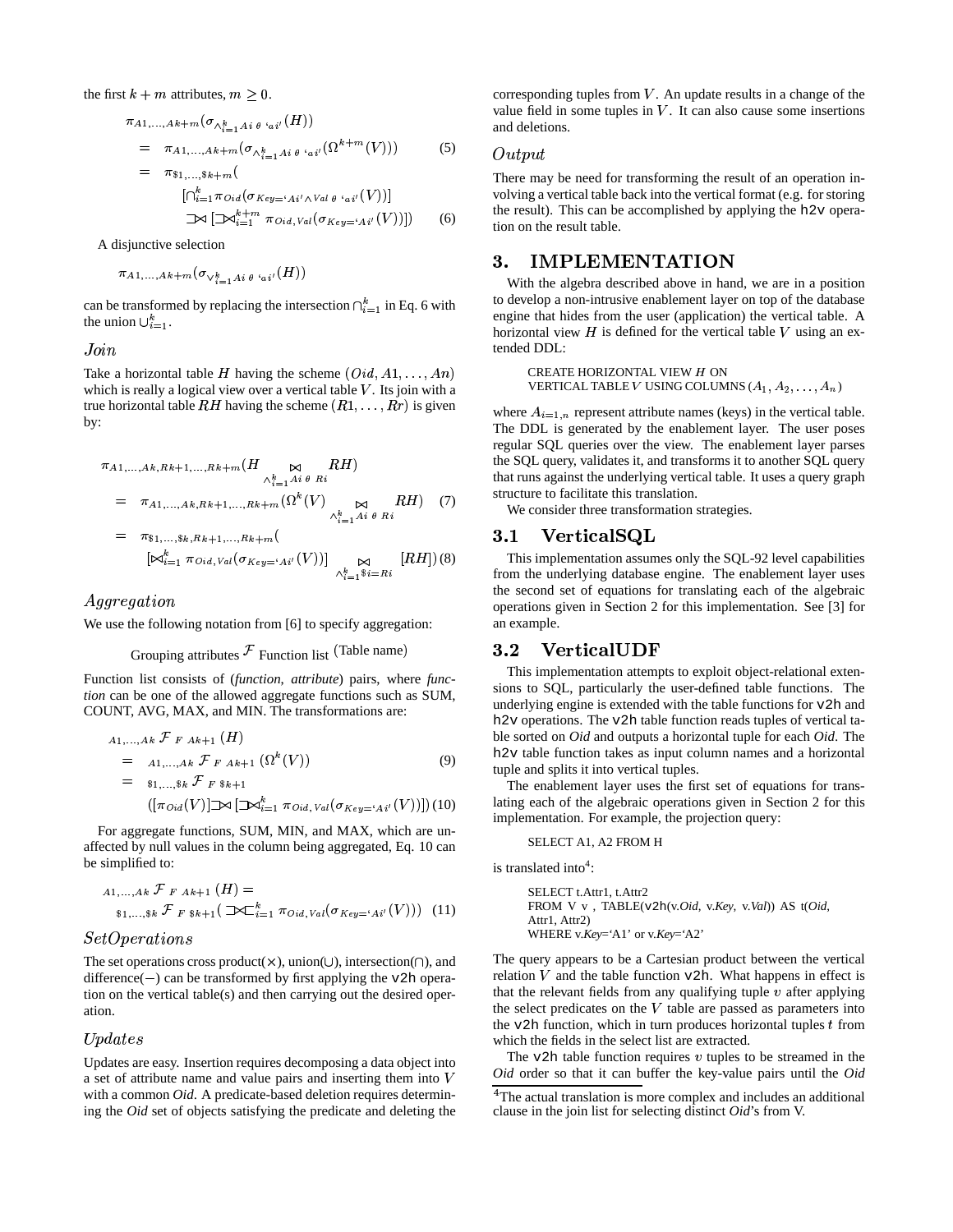changes. At that point, it can output the tuple corresponding to the horizontal view. Unfortunately, the current SQL syntax does not allow the specification of the order in which the tuples should be streamed into a table function and that causes problems. Note that a good plan for the above query will push down the *Key* predicates on  $A1$  and  $A2$  so as to select only the relevant tuples from the  $V$  relation. However, the output of this selection would generate tuples in *Key* or physical row-id order which is different from the *Oid* order required for v2h.

A workaround this problem is to introduce a join of the tuple stream produced by the selection with a table of *Oid*'s and cajole the optimizer to pick a merge sort join plan, thereby forcing a sort on *Oid*. By introducing this join and adjusting the optimization level for the the DB2 query optimizer, we could generate the correct plans. We were able to play similar tricks for other algebraic operations.

# =4>= +FL--1üð

This implementation employs the non-intrusive strategies proposed for the SchemaSQL implementation [11]. Specifically, we implemented *unfold I* and *unfold II* strategies<sup>5</sup>. These strategies result in SQL translations that are different from the ones given in Section 2. See [3] for details.

# C M%ò TU VW-òIòMXò VòÙ

We now present the results of our extensive experiments to study the performance of the alternative implementations of the enablement layer just described. We include in this study the performance comparison with the horizontal representation as well as binary representation discussed in Section 1.3. They will be referred to as HorizontalSQL and Binary respectively.

# 4.1 Experimental Setup

All experiments were run on a 600 MHz dual processor Intel Pentium machine with 512 MB of physical memory. The operating system was Windows NT 4.0 and the database system used was DB2 UDB 7.1. The machine had two 30GB IDE drives. Data was placed on one disk and the temporary table spaces and the logs were created on the other. The buffer pool size was set to 50MB and the prefetch size to 512KB.

To study performance characteristics over a wide range of operating regions, we used synthetic data that allowed us to vary the following parameters:

- ! Number of columns in the horizontal table
- ! Number of rows in the horizontal table
- ! Non-null density (i.e. percentage of field values that are not null)
- ! Selectivity of a predicate for each column
- ! Number of distinct values in each column
- ! Size of each column

Given a set of these parameter values, we first generated data in the horizontal format and then transposed it into its equivalent vertical and binary formats. We kept the size of a table (number of rows  $\times$ number of columns in a row) constant by adjusting the number of rows as we varied the number of columns. See [3] for details of the data generation algorithm.

We generate the following schemes for horizontal, vertical, and binary tables respectively:



**Figure 3: Clustering by** *Key* **versus** *Oid*

H (OID INTEGER, A0 VARCHAR $(X)$ , A1 VARCHAR $(X)$ , ..., An VARCHAR $(X)$ ) V (OID INTEGER, KEY CHAR $(K)$ , VAL VARCHAR $(X)$ ) TAB  $A_j$  (OID INTEGER, VAL VARCHAR $(X)$ )

where  $X$  is the size in number of bytes (set to 16) and  $K$  is the size of the key field (set to 5). There were *n* binary tables TAB\_ $Aj$ corresponding to  $n$  columns in  $H$ . The queries for various operations were generated using the additional parameters such as the columns involved in the operation and selectivities.

# 4.2 Layout

The data for horizontal as well as binary tables was clustered by *Oid*. For the vertical table, we have two choices for the physical layout: i) cluster by *Oid*, or ii) cluster by *Key*. We performed extensive experiments and found that clustering by *Key* consistently resulted in much higher performance than clustering by *Oid*. Figure 3 shows the performance of clustering by *Key* versus *Oid* for projection and join operations. The settings for these experiments are exactly the same as used for experiments reported later in the paper in Figures 4 and 7 respectively. We have not included those graphs, but we found large gaps in performance for selection as well as aggregation operations.

To understand this performance difference, let us consider the projection operation. The SQL translation of the projection operation corresponding to the algebraic transformation presented in Eq. 4 in Section 2 contains selection predicates on *Key* values. After applying the selection predicate using an index on the *Key* col-

<sup>&</sup>lt;sup>5</sup>[11] proposed another strategy, called *unfold III*, which avoids the cost of creating temporary tables incurred by *unfold I* and *unfold II*. However, as pointed out in [11], a non-intrusive implementation of *unfold III* turns out to be less efficient than *unfold I* due to the tuple-at-a-time nature of the implementation.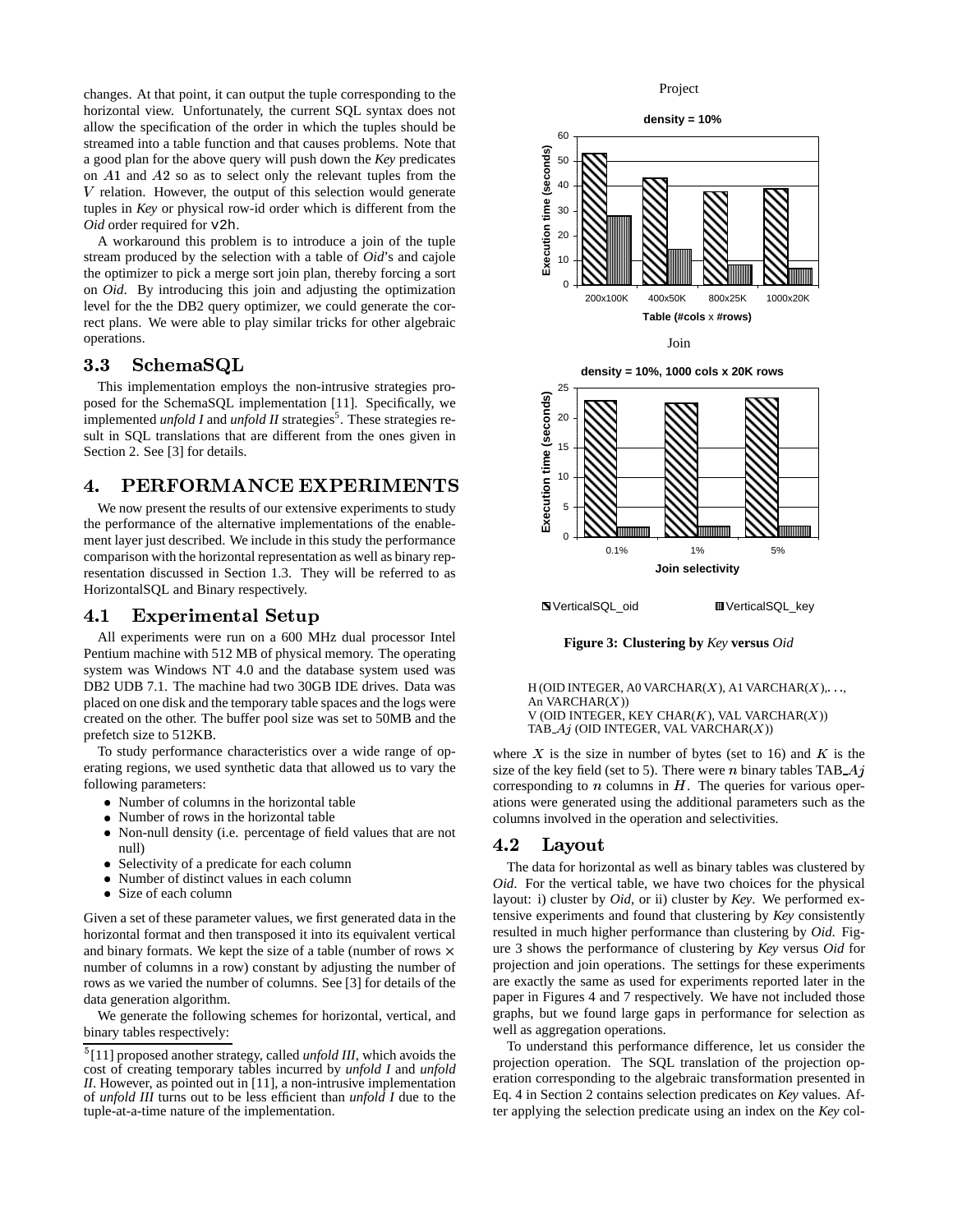umn, the qualifying tuples are fetched. If the data is physically laid out in the *Key* order, we get the benefit of clustered I/O. If, on the other hand, the data is clustered by *Oid*, fetching the tuples results in unclustered I/O which is very inefficient.

### 4.3 Indices

Every column involved in a query on the horizontal table was indexed. We also indexed both the columns of every binary table. For the vertical table, we indexed each of the three columns.

Note that we end up indexing the entire data in the vertical table. Contrast this to the case of the horizontal table where just the columns involved in the typical query workload are indexed. We found that the total size of the indices for vertical table was typically two orders of magnitude larger compared to the horizontal indices and large portions of the vertical indices were not useful for any of the queries. Having large indices adversely impacts the performance of the vertical representation because of the time spent in loading the indices and the increase in path length due to deeper index trees. It would have helped if the database supported partial indices [20] that allow only the rows of interest to be indexed.

# 4.4 Performance Results

We now summarize the important results from a very large number of experiments we performed. We will present the results for project, select, join and aggregation operations. We flushed buffer pool, main memory and file system cache before the start of each run to get cold start numbers.

We will report the performance of a single operation at a time in order to isolate the trade-offs for each operation. Of course, a typical database query contains a combination of operations. We ran several such composite queries but did not find any trend we could not predict having understood the trade-offs for individual operations.

We found the implementations using the SchemaSQL strategies performed 2-3 times slower compared to VerticalSQL<sup>6</sup>. The culprit was the creation of a large number of intermediate temporary tables, a problem recognized by the implementors of SchemaSQL [11]. We therefore do not include the SchemaSQL numbers in the results.

In the initial set of results, we include numbers for Horizontal-SQL, VerticalSQL and Binary. Later in Section 4.5, we present results that are indicative of the performance achievable from a VerticalUDF implementation.

### $Projection$

Figure 4 shows the performance of various strategies for the projection operation. The number of projected columns is 10, thereby requiring 10-way joins with the Binary and VerticalSQL strategies. In each graph, the execution times are shown for four horizontal tables and their equivalent vertical and binary tables. The horizontal tables differ in the number of rows and columns but their total size (#rows  $\times$  #columns) is kept constant. The number of rows decreases as we move from left to right in the graphs (which explains the reduction in the execution time for all the strategies). We show graphs for non-null density  $\rho = 5\%$  and 10%.

The surprising result from these experiments is that VerticalSQL uniformly outperforms HorizontalSQL in spite of requiring multiple joins. The superior performance of Binary over HorizontalSQL reconfirms the results in [4] [7] [9].

The reason for the relative poor performance of the horizontal format is that the whole tuple needs to be fetched before the rel-



**Figure 4: Projection performance (10 cols)**

evant fields can be extracted. There is additional cost of finding where the relevant fields for a tuple lie on a page, which can be substantial for a wide tuple with a large number of fields. In the case of a vertical table, the index on the *Key* field allows only the tuples corresponding to attributes participating in the projection to be retrieved. The net is a decrease in total I/O.

Between Binary and VerticalSQL, Binary performs slightly better. A tuple in the binary representation contains only the attribute value, whereas a tuple in the vertical representation contains both attribute name (key) and value. Thus, the total I/O will be less in the binary scheme. Moreover, the vertical scheme requires an additional selection on the key field for locating tuples having the desired attribute name, which is not needed in the binary scheme since it has a separate table for each attribute. Later in Section 4.5, we see how the performance of the vertical scheme can be made better than binary by using the VerticalUDF implementation.

Figure 5 shows the effect on performance as the number of projected columns is varied. The experiments were run for the dataset  $1000 \times 20$ K and for non-null densities  $\rho = 5%$  and 10%. The relative performance of the various strategies remains the same as in the previous experiments when number of projected columns was fixed at 10 (Figure 4).

We see that the performance of HorizontalSQL is insensitive to the number of projected columns. This trend can be understood by recalling that when the tuples are wide, the projection performance in the horizontal scheme is dominated by the cost of fetching tu-

 $6$ This observation should not be construed as a negative statement against SchemaSQL, which addresses a more general problem.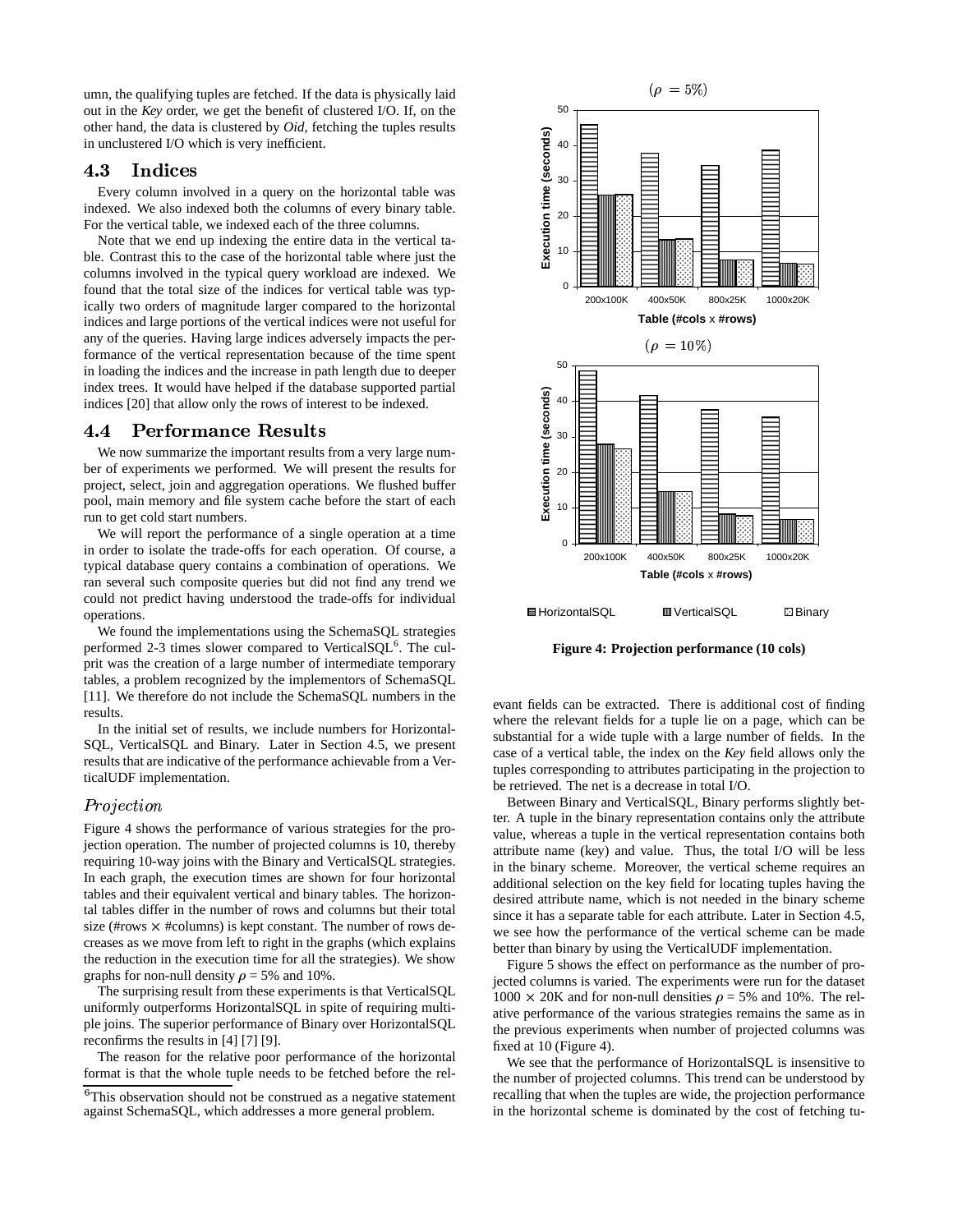

**Figure 5: Impact of varying the number of projected**  $\text{columns}$  (1000  $\text{cols} \times 20\text{K}$  rows)

ples. The performance of Binary as well as VerticalSQL improves as the number of projected columns decreases. This trend is quite understandable since a decrease in number of projected columns results in a decrease in number of joins these schemes need to perform. However, the execution time increases rather slowly as the number of projected columns increases and VerticalSQL and Binary continue to outperform the horizontal scheme.

#### $Selection$

Selection experiments were run using the following query:

#### SELECT A40, A200 FROM H WHERE A200 = 'A200V0'

The experiments were run for the dataset  $1000 \times 20K$  with nonnull densities  $\rho = 5\%$  and 10%. The selectivity of the selection predicate was set to 0.1%, 1% and 5%. Figure 6 shows the results.

The plan for HorizontalSQL applies the selection predicate on  $A200$  and then fetches the qualifying tuples to extract attributes in the select list. However, since the data is clustered by *Oid*, this causes unclustered I/O of wide tuples, hurting the performance of HorizontalSQL. As the predicate becomes less selective, the amount of I/O increases and the query performance degrades.

Vertical SQL has to apply a predicate based on the value of  $A200$ as well as the *Key* predicate for the projected column A40. The fetch following the application of the *Key* predicate on A40 causes clustered I/O while the one following the application of the value



**Figure** 6: **Selection performance**  $(1000 \text{ obs} \times 20\text{K})$ **rows)**

predicate on  $A200$  causes unclustered I/O. It then sorts each of these streams on *Oid* to do the join. However, since the tuples are narrow, VerticalSQL ends up performing better than Horizontal-SOL.

For Binary, the optimizer chooses a table scan for the  $A200$  table, followed by a sort, and a merge sort to join it with the  $A40$ table. Since a table scan was chosen instead of an index scan, we do not see much effect of selectivity on the query execution time. Because of smaller indices and narrower tuples, Binary performs a little better than VerticalSQL.

### $Join$

For this set of experiments, we joined H with a horizontal table HR whose scheme was:

HR(A1 VARCHAR(16), A2 VARCHAR(16))

*HR* has  $\rho \times H$  rows, each of which has no null value. The join query was:

SELECT h1.A40, h2.A2 FROM H h1, HR h2 WHERE h1.A1=h2.A1

All the columns involved in the query were indexed.

The experiments were run for the dataset  $1000 \times 20K$  with nonnull densities  $\rho = 5\%$  and 10%. The join selectivity was set to 0.1%, 1% and 5%. Figure 7 shows the results.

Both Binary and VerticalSQL considerably outperform HorizontalSQL, with Binary performing a little better. The join selectivity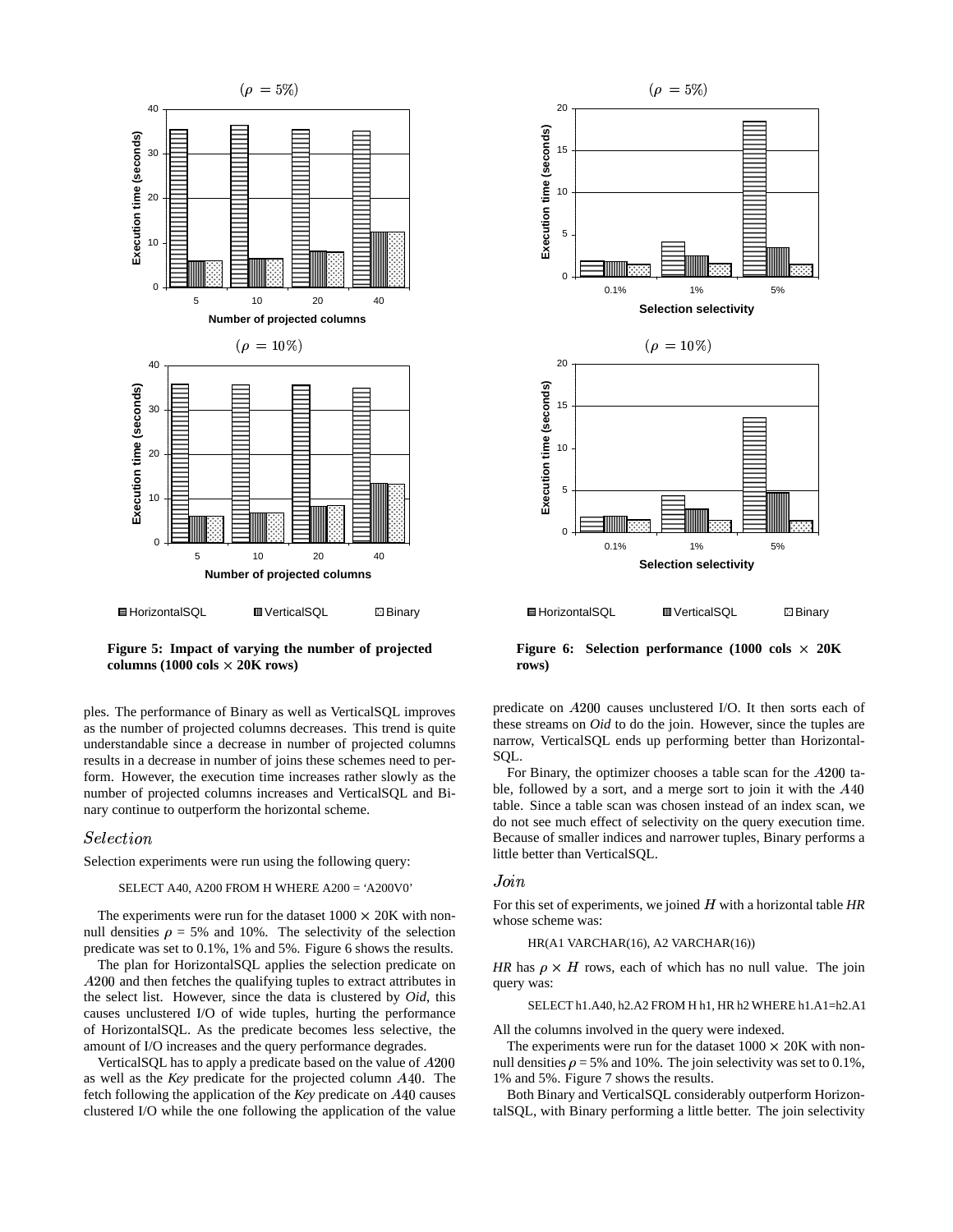

**Figure** 7: **Join performance**  $(1000 \text{ coils} \times 20 \text{K} \text{ rows})$ 

did not exhibit much affect on the performance of Binary and VerticalSQL. The query plans for both first compute a horizontal relation consisting of attributes *Oid*, *A*1 and *A*40. For VerticalSQL, this involves selection on the key predicates, fetching the tuples, sorting them on *Oid*, and doing a merge sort join. For Binary, the selection on the key predicate is not required since each attribute has its own table (which explains the slight performance advantage). It therefore only requires fetching the tuples and joining them on *Oid*. For both the schemes, this interim result is then joined with the *HR* table using a merge sort join. It is only this last step that is affected by the join selectivity. Since the cost of entire plan is dominated by the I/O required to fetch the input tuples as opposed to the final join, hence the execution time is not significantly affected by join selectivity.

The plan for the Horizontal scheme involves a nested loop join with the *HR* table as the outer and an index scan on the join column in the inner  $H$  table. However, since we have an additional column in the select list, a fetch on the inner table does unclustered I/O to get the tuples  $(H$  is clustered on  $Oid$ . This unclustered I/O of wide tuples result in the poor performance of HorizontalSQL. The amount of I/O depends on the number of tuples in  $H$  that join. Hence the query performance degrades with increasing join selectivity.

### Aggregation

We measured aggregation performance by using the following query:



**目HorizontalSQL III** VerticalSQL 回Binary

**Figure 8:** Aggregation performance  $(1000 \text{ obs} \times 20\text{K})$ **rows)**

#### SELECT A500, AVG(LENGTH(A0)) FROM H GROUP BY A500

The experiments were run for the dataset  $1000 \times 20K$  with nonnull densities  $\rho = 5\%$  and 10%. The number of groups in the result was 100 for both densities. The average number of tuples processed per group was 10 and 20 for densities  $\rho = 5%$  and 10% respectively. Figure 8 shows the results.

HorizontalSQL needs to fetch the entire tuple to extract the fields required in the aggregation computation. The horizontal tuples being wide, HorizontalSQL takes the performance hit of fetching a large number of unnecessary fields. The query cost is dominated by the I/O, not by the computation of the aggregation function. Hence we do not see much difference in performance as the density of the data increases (which mostly increases the aggregation function computation cost but affects the I/O marginally).

VerticalSQL and Binary have comparable performance, with Binary performing marginally better. The query plans for both the strategies are similar to doing a projection of 2 columns (a v2h operation), followed by the computation of the aggregation function. However, the execution time of the query is dominated by the I/O time to implement v2h and therefore we only see a marginal increase in execution time as the density increases.

#### C! ò¶0/#78\*²()\*3@E ()L Y#"2+(%\$ /,-6()\*#783-/ T --\$  $\sim$  2022  $\sim$  2022  $\sim$  2022  $\sim$  2022  $\sim$  2022  $\sim$  2022  $\sim$  2022  $\sim$  2022  $\sim$  2022  $\sim$  2022  $\sim$  2022  $\sim$  2022  $\sim$  2022  $\sim$  2022  $\sim$  2022  $\sim$  2022  $\sim$  2022  $\sim$  2022  $\sim$  2022  $\sim$  2022  $\sim$  2022  $\sim$  2022 tures

We saw from the performance results just presented that VerticalSQL uniformly outperforms HorizontalSQL but slightly under performs Binary. We show in this section that with a little better support from table functions, the VerticalUDF strategy can outperform Binary. VerticalUDF can avoid multi-way joins VerticalSQL performs to assemble the attribute values of a tuple. What needs to be ensured is that the relevant tuples from the vertical table are streamed into the v2h table functions in the *Oid* order. The table function then can do the assembly and output the horizontal tuple.

Let us first consider the projection operation. Figure 9 compares the performance of VerticalUDF to Binary and VerticalSQLfor the same datasets as in Figure 4. We show the graph for  $\rho = 10\%$ ; the performance advantage of VerticalUDF was relatively larger for  $\rho$ = 5%. The performance numbers for VerticalUDF were obtained after adding all the contortions described in Section 3.2 for forcing the tuples to stream into the v2h table function in the *Oid* order. Thus, the performance numbers for VerticalUDF should be viewed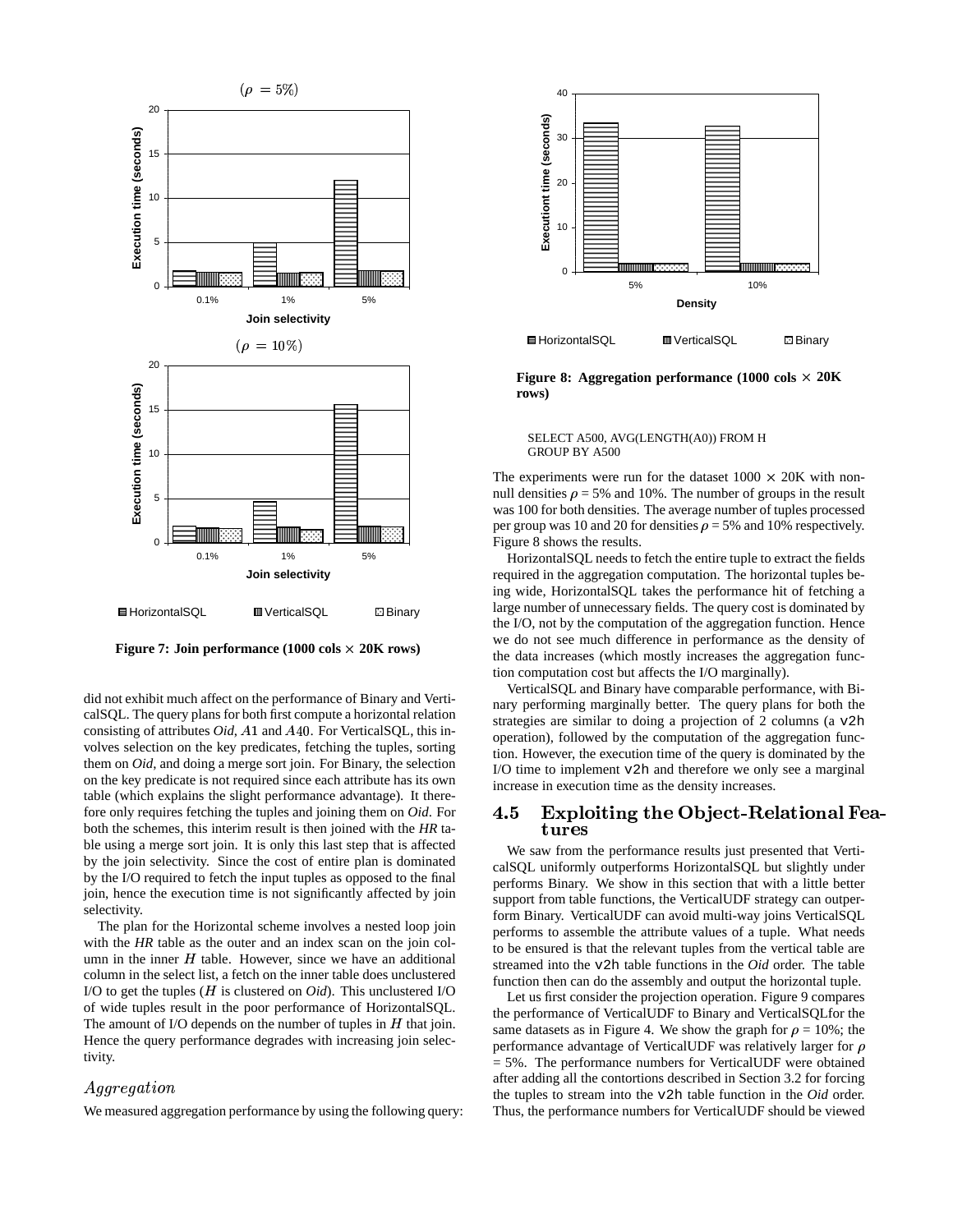

**III** VerticalSQL **Binary** BII VerticalUDF

**Figure 9: Projection performance (Projection of 10 cols)**



**Figure** 10: **Join** performance  $(1000 \text{ obs} \times 20 \text{K} \text{ rows})$ 

as the worst-case numbers. In spite of the unnecessary performance penalty, VerticalUDF, performs uniformly better than both Binary and VerticalSQL. The main reason for this performance win is the avoidance of multi-way joins present in Binary and VerticalSQL.

Now consider the join query used in the performance evaluation in Section 4.4. Figure 10 shows the performance of VerticalUDF, VerticalSQL, and Binary for the same datasets and join selectivities as used in Figure 7. For executing this query using the VerticalUDF strategy, we would like to first apply the select predicates on the key columns prior to streaming the tuples in the *Oid* order into the table function. However, as discussed earlier, there is no way to specify this order on the output of the select operation. The workaround again is to create an additional artificial join on *Oid*'s and trick the optimizer into choosing a merge-sort plan for this join, thereby creating a tuple stream sorted on *Oid*. The performance numbers for VerticalUDF, therefore, should again be viewed as the worst-case numbers. It is remarkable that the performance of VerticalUDF comes so close to Binary in spite of all the unnecessary overhead. Also, in a typical query, joins are often followed several projections. The performance gain in the projection operation allows VerticalUDF to outperform Binary for such composite queries. We found similar issues for selection and aggregation.

We would like the table function to be able to control the order in which input arguments are supplied to it. The need for such facility has been identified for other applications also [18]. If the table function syntax is extended with this feature and the optimizer takes advantage of it, we would avoid the performance penalty of introducing additional operations just to force the desired order on input arguments. In that case, we expect VerticalUDF to outperform the other strategies.

# 5. CONCLUSIONS

Emerging applications such as e-commerce and portals are creating new threats and opportunities for database technology. The prevalent conventional horizontal representation is optimized for applications in which the data is dense and evolves slowly. The new generation of applications require data schemas that are rapidly evolving and sparsely populated.

To meet the requirements of these applications, many commercial software systems have converged on a 3-ary vertical representation for storing objects in a table. This paper recounts our experience from building an e-marketplace using this vertical scheme for representing data. The application was built using IBM Websphere Commerce Server running on top of DB2. Our two main contributions are:

- ! Design of an enablement layer that hides the complexity of the queries over the vertical table and gives a horizontal view of the vertical representation to the user (application). We provide transformation algebra and techniques for its nonintrusive implementation on top of a SQL database system.
- ! A thorough investigation of the performance trade-offs of the vertical representation and a comparison of its performance with the horizonal and binary (2-ary) representations. The key results are:
	- **–** The performance of the vertical representation is sensitive to the choice made for clustering the data. Clustering on *Key* has much higher performance than clustering on *Oid*.
	- **–** The vertical representation uniformly outperforms horizontal representation for sparse data (in spite of the extremely efficient representation of null values in DB2).
	- **–** The performance of the vertical representation using only the SQL-92 capabilities is comparable to the binary representation, the latter performing a little better. By using table functions, the vertical representation starts performing better than binary for the projection operation. If the table function could provide some extra functionality (see below), the vertical representation can outperform binary representation for other operations also.

The major arguments in favor of the vertical representation have been its flexibility in supporting schema evolution and manageability (single table versus as many tables as the number of attributes in the binary scheme). Based on the results of this study, we can provide the following matrix for comparing the three representations:

We finally give a wish list of the capabilities we would like from the database system to be able to further enhance the performance of the vertical representation: